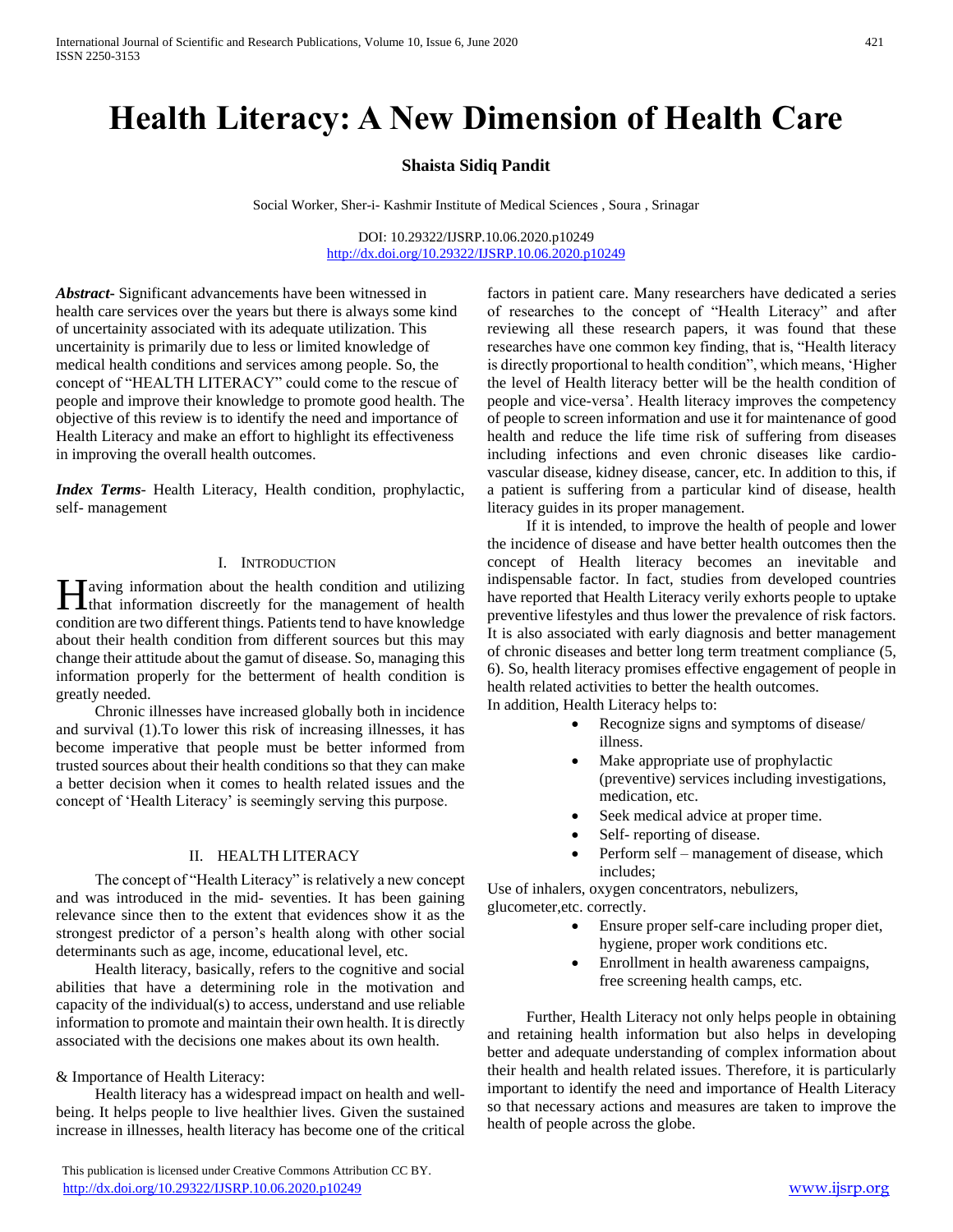Some important measures to promote Health Literacy may include:

- 1. Facilitating face to face interaction between people and health care professionals by conducting awareness campaigns, health camps, etc.
- 2. Effective communication between patients and doctors, patients and nursing staff, patients and social workers, etc.
- 3. Health Literacy could also be promoted via videos, literature including articles, research papers etc.

Health Literacy with special reference to Cancer Patients:

 Several researches have been conducted worldwide on Health Literacy among cancer patients. In these researches, Health Literacy in cancer patients has been promoted as one of the important strategies for delivering quality patient care and an important factor for prevention and control of cancer.

 Regarding conceptual models on Health Literacy in cancer patients and its role in health outcomes, the work of Echeverri-etal (7) stands out, they define, " Health Literacy as the ability of the individual to search, understand, evaluate and use basic information to take appropriate decisions regarding prevention, diagnosis and treatment of cancer." Among those with cancer diagnosis, Health Literacy may affect understanding of the diagnosis and associated treatment (9), thus affecting both the quality of life as well as the survival. Also, in oncology, increased survival, different forms of treatment and the management of their adverse effects make Health Literacy even more important factor in patient care.

 Another research conducted on Health Literacy among Carcinoma Prostate patients has shown that how low Health Literacy is associated with 1.6 times higher odds of being diagnosed at a later stage of prostate cancer and having an .inadequate understanding of complex information about cancer (11, 12). This research has further discussed how patients with limited literacy obtain less information from cancer prevention and control materials and how less likely they are to be screened for disease, for example, a review of the literature has found that low Health Literacy is associated with a lower probability mammography screening (13,14). It has also been discussed that low Health Literacy may hinder cancer patients' ability to understand consent forms, follow medication directions and manage their disease (11,15,16). Keeping in view all this, the concept of Health Literacy in cancer patients has become indispensable. It has become indispensable for the fact that Health Literacy not only helps to keep down the risk of not following medication directions and proper management of disease but also helps to have a proper control over disease. Also, due to the fact that cancer is not directly observable, most of the times, and has a multi-dimensional nature (7), it becomes cardinal that cancer patients must have Health Literacy and are familiar with the medical context so that they can adhere to the prevention and treatment guidelines.

## III. DISCUSSION

 Health Literacy is a new dimension in health care. The aim of this review was to identify the role and impact of Health Literacy as a potential factor in health care. It included the studies that were conducted with an objective that supports the relevance of the concept of Health Literacy in improving the health outcomes. In the studies reviewed in this paper, it was observed that although the focus was primarily on Health Literacy but none of the articles have discussed it as a whole concept. There is limited information regarding the definition, need, importance and implications of Health literacy. In light of this, the aim of this review included to present a simplified elucidation of the concept of Health Literacy including its need, importance and implications.

### IV. CONCLUSION

 In an attempt, to pre-empt the people from encountering the risk of poor health, the understanding of the concept of Health Literacy needs to be strengthened. It has been gaining importance as one of the important factors in patient care. It has become one of the important predictors of health along with socio- economic status, education, etc. It may help people to lead a healthy life by reflecting the importance of adopting a healthier life-style in terms of diet, hygiene etc. Thus , also keeping a check on prevention and control measures of disease. So, it is important to invest in Health Literacy measures to combat the challenges posed by globally increasing incidences of illnesses.

#### **REFERENCES**

- [1] Beauchamp A. Buchbinder R, and Dodson S, et al (2015)
- [2] Distribution of health literacy strengths and weaknesses across sociodemographic groups: a cross-sectional survey using the Health Literacy Questionnaire (HLQ) BMC public Health 15 678 https://doi.org/10.1186/s12889-015-2056-z PMID:26194350 PMCID:4508810.
- [3] Loreto Fernandez- Gonzalez and Paulina Bravo –Valenzuela "Effective interventions to improve the health literacy of cancer patients." 2019, http//creativecommons.org/license/by/3.0
- [4] World Health Organization, Health Promotion, The mandate for health literacy.
- [5] Mangesh S Pednekar, Rajeev Gupta & Prakash C Gupta "Illiteracy, low educational status, and cardiovascular mortality in India."BMC Public Health 11, Article number: 567(2011).
- [6] Laaksonen M, Talala K, Martelin T, Rahkonen O, Roos E, Helakorpi S, Laatikainen T, Prattala R: Health behaviors as explanations for educational level differences in cardiovascular and all cause mortality: a follow-up of 60,000 men and women over 23 years. Eur J Public Health. 2008, 18: 38-43. 10.1093/ eurpub/ ckm051.
- [7] McWilliam JM, Meera E, Zaslavsky AM, Ayanian JZ: Differences in control of cardiovascular disease and diabetes by race, ethnicity, and education: US trends from 1999 to 2006 and effects of mediocre coverage. Ann Intern Med. 2009, 150: 505-515.
- [8] Echeverri M, Anderson D, and Napoles A,et al (2018) Cancer health literacy and willingness to participate in cancer research and donate bio- specimens Int J Environ Res Public Health 15(10) E2091.
- [9] Sarah H. Nash, Gretchen Day, Vanessa Y. Hiratsuka, Garrett L. Zimpelman & Kathryn R. Koller " Agreement between self-reported and central cancer registry-recorded prevalence of cancer in the Alaska Earth study". Article: 1571383, 06 feb 2019.
- [10] Davis TC, Williams MV, Marin E, et al. Health literacy and cancer communication. CA Cancer J Clin. 2002; 52(3):134-149.